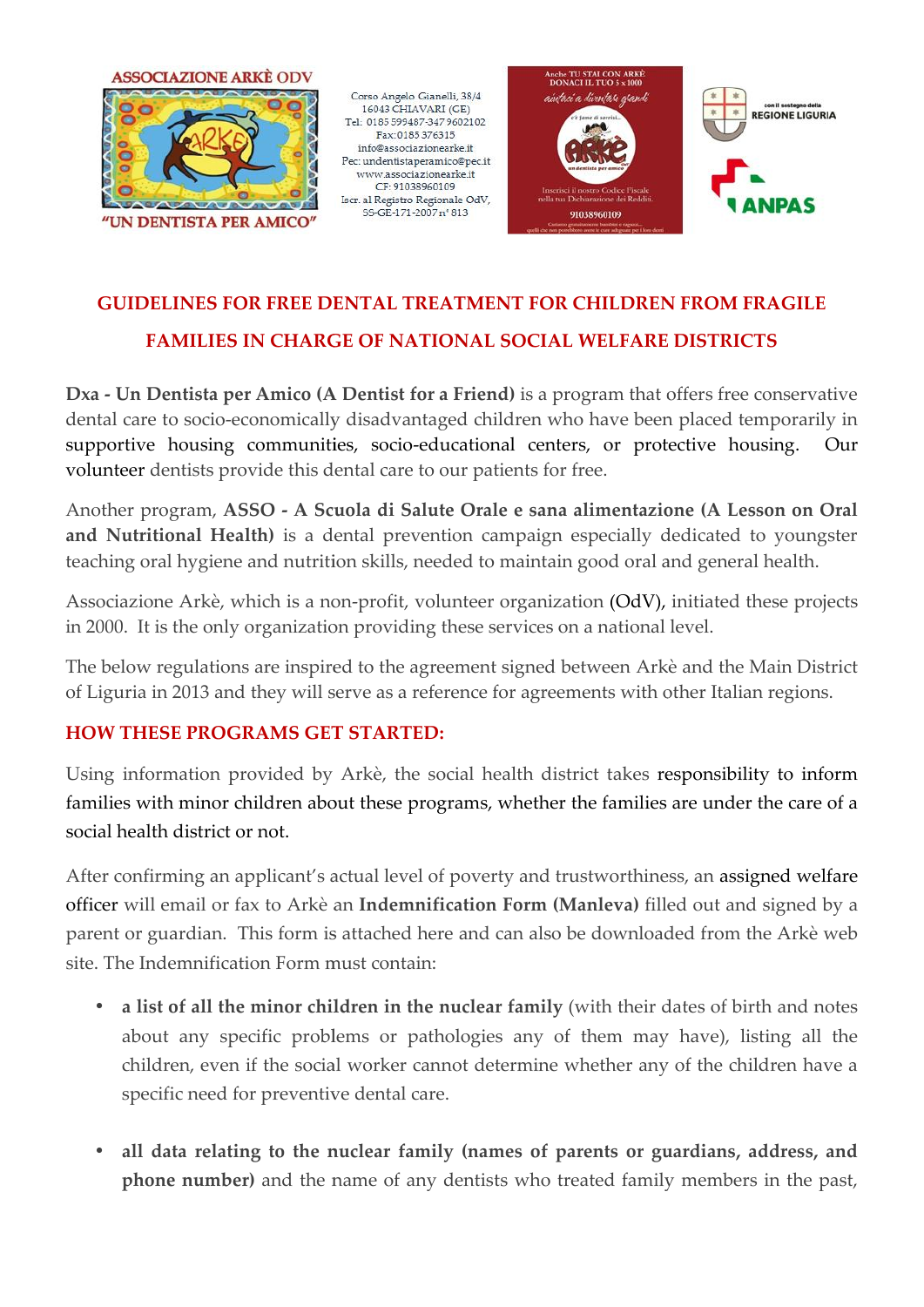the usual means of transportation (by public transit or by car), notes on whether the parents or guardians have serious illnesses that may prevent them from accompanying a child to the dentist's office, and any other useful information.

 **the social officer's contact information (name, address, phone number, email address)**, so that Arkè can get in touch with him or her easily.

Arkè reserves the right to assess the level of need of any applicant referred by other non profit organizations, such as Caritas or Red Cross.

## **AFTER RECEIVING A REQUEST FOR DENTAL CARE, IT IS THE RESPONSIBILTITY OF ARKÈ TO:**

- $\triangleright$  process the request
- $\triangleright$  search for an available dentist
- $\triangleright$  send an e-mail to the dentist with all the child's information
- $\triangleright$  send an e-mail to the social worker with the dentist's information
- $\triangleright$  contact the family to get to know them and make sure they understand how to use the service properly
- $\triangleright$  monitor the course of treatment

Applications are generally processed within two weeks. Therefore, if the person who identified the child does not receive the assignment of a dentist within two weeks, they should contact Arkè to check the status of the application.

### **IT IS THE RESPONSIBILITY OF THE SOCIAL OFFICER TO:**

- **At the first meeting, have the applicant fill out the Indemnification Form (Manleva),** give the applicant a copy of the rules, read the rules together with the applicant and explain the rules in a way that assures the applicant understands the rules.
- **After receiving the e-mail with the assignment of a dentist, on behalf of Arkè, coordinate a time for the first appointment with the family and dentist**, NO LATER THAN one week after receiving the assignment. This is important because the dentist has other patients to treat and can only hold space available for a week. If, and only if, for serious reasons, the child cannot make the appointment, the family must telephone and inform the social worker 48/24 hours prior to the appointment. In case of tardiness or a missed appointment, the child will lose the right to the dental care.
- **When parents or guardians have the child in their care:** check the progress of the care through to its conclusion.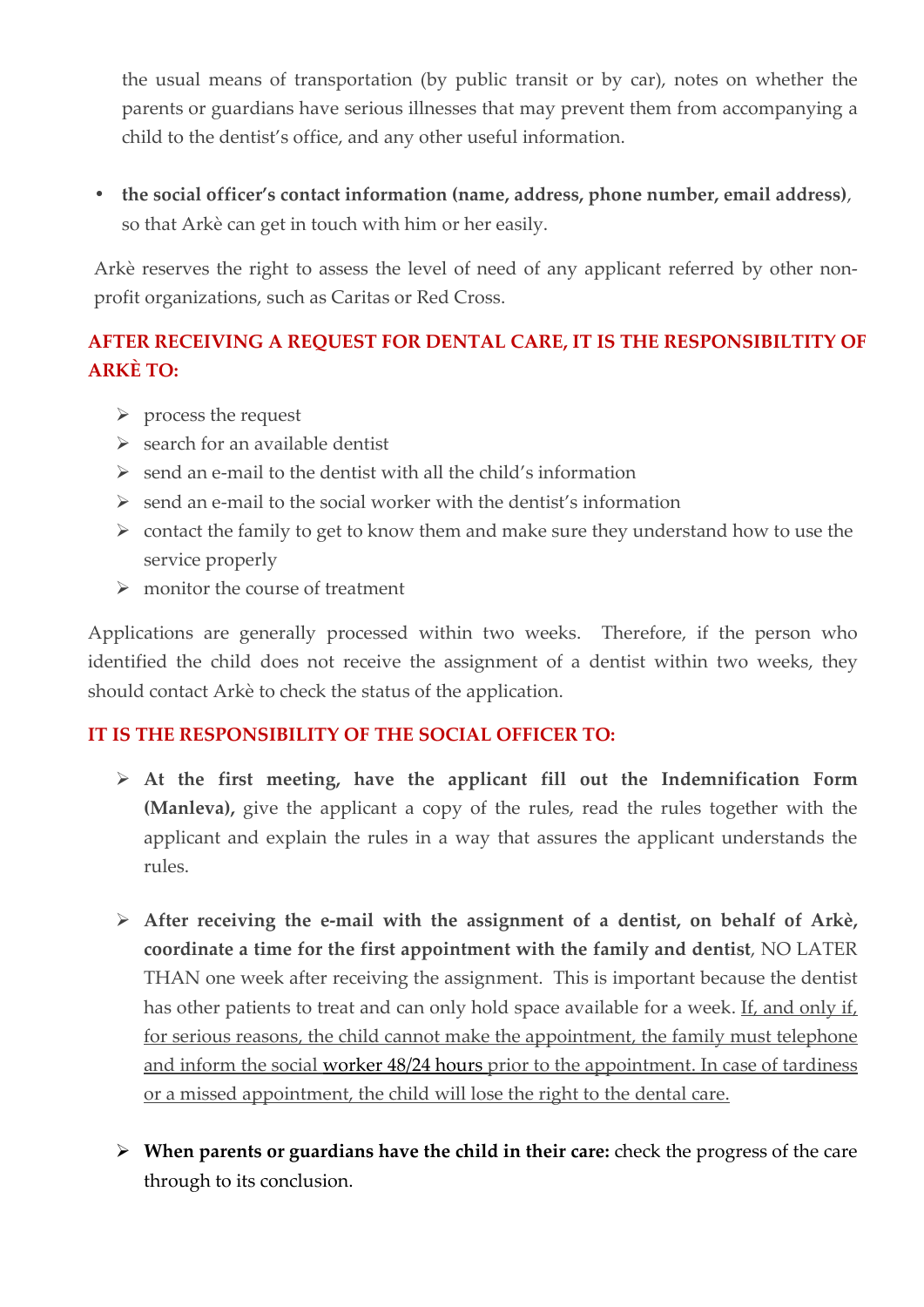- **When parents do not have the child in their care:** enlist an educator or identify a trustworthy adult in the family who can escort the child to appointments. Explain the project and the rules to this person and give them a copy of the rules.
- **Report to Arkè any problematic situations** (for example, the parent has been unreachable through social services for months, a patient misses a dental appointment, or a patient uses a dentist independently over time without renewing the request for services with Arkè for follow-up appointments, and the like).
- **Send Arkè a request every time the child needs a dental visit**, and at least once a year for any child who has already participated in the program and needs periodic preventive checkups. The social worker should not call the dentist directly for subsequent visits as dentists participate in the program only when they can make room in their schedules and will inform Arkè when they are available and thus have given Arkè the responsibility to match patients with dentists.
- **Inform Arkè when a child transfers from living with the family to a protective facility**.

#### **IT IS THE RESPONSIBILITY OF PARENTS, GUARDIANS AND EDUCATORS TO:**

- **Fill in the Indemnification Form (Manleva**) carefully and in detail, keeping in mind that the signature on the form confirms the acceptance of all of the rules and regulations shown on the form.
- **Meet with the responsible social officer** who will obtain the referral from Arkè to the assigned dentist who will be providing the free conservative care. The social worker will facilitate getting a date for the first visit based on times that are available in the dentist's appointment book.
- **Keep all appointments.** If there are exceptional and very serious reasons that the child cannot keep the appointment, the family must inform the dentist 48/24 hours in advance by phone. In case of delay or absence for an appointment, the child will lose the right to care. If the child is part of a nuclear family with other children who are to receive dental care, all of the children in the family will also lose their free care.
- **Accompany the patient (even if the patient is seventeen years old)** to all appointments, arrive in advance, and assure the patient is hygienically prepared for the visit. Make sure the patient understands that she or he must behave appropriately in the dentist's office and cannot bring pets, food, or beverages. We recommend that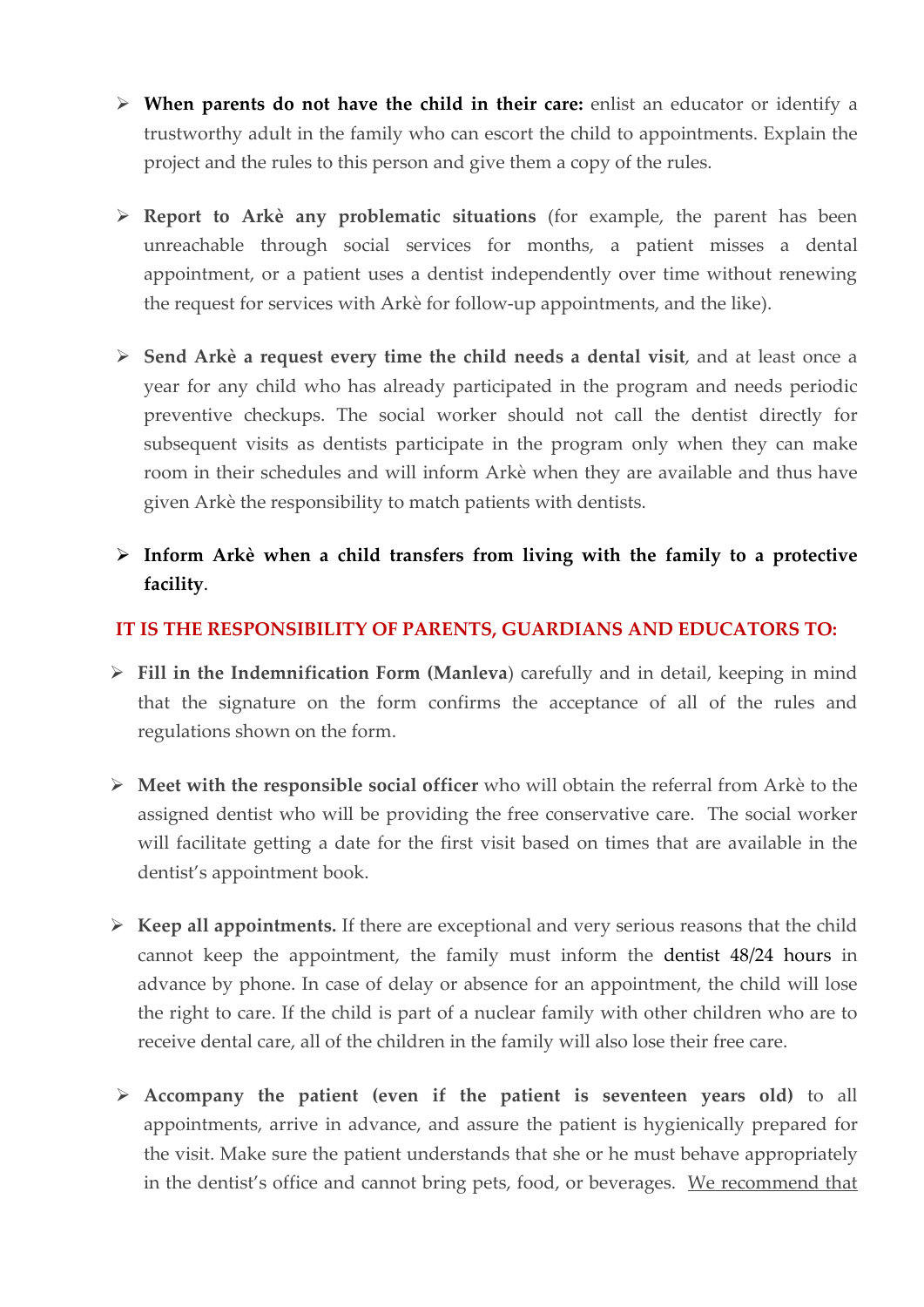patients leave cellphones at home. Cellphones, whether belonging to the patient or an adult companion, must be switched off before entering the dentist's office and cannot be used in any part of the office, including the waiting room.

- **Inform the dentist about the patient's general health and about any medical conditions** such as allergies, hepatitis, seropositivity, or AIDS. This information must be communicated to the dentist in a manner that respects guidelines for patient privacy.To this end, it would be useful for the patient to bring his or her health booklet to the appointment.
- **Understand that every dentist treats only one patient at a time from a given family**, unless the dentist is able to treat more than one sibling at the same time, has informed Arkè, and Arkè has informed the social worker. Only if a dentist is available to treat a number of siblings in the same family who were selected to get dental care, the siblings will be always scheduled one at a time. Once one sibling's treatment is complete, appointments can be scheduled for a second sibling, and so forth.
- **Contact Arkè through the social officer to set an appointment for a follow-up visit** about one year after finishing treatment. Patients must not go to the dentist's office without scheduling through Arkè, and when they do go, they must be accompanied by a parent or other trustworthy adult.
- **Do not ask the dentist for a specific service**. The dentist will decide on the necessary CONSERVATIVE CARE and will inform the patient and the parent or guardian about the treatment. [Note that this program does not include dental prosthesis, orthodontics, or cosmetic treatments.]
- $\triangleright$  An adult accompanying the child cannot ask the dentist for any free or fee-paying treatment for themselves or for others.
- **Communicate to Arkè when treatment is complet**e so that Arkè can send another patient to the dentist.

### **A PATIENT LOSESTHE RIGHT TO FREE TREATMENT FOR THESE REASONS:**

- Repeatedly delaying going for treatment or not showing up for appointments
- Not following the dental-hygiene instructions the dentist provides to the patient following each treatment
- Not being accompanied by a parent, guardian, or other adult selected by the social worker
- Not seeing the dentist for any required follow-up visits